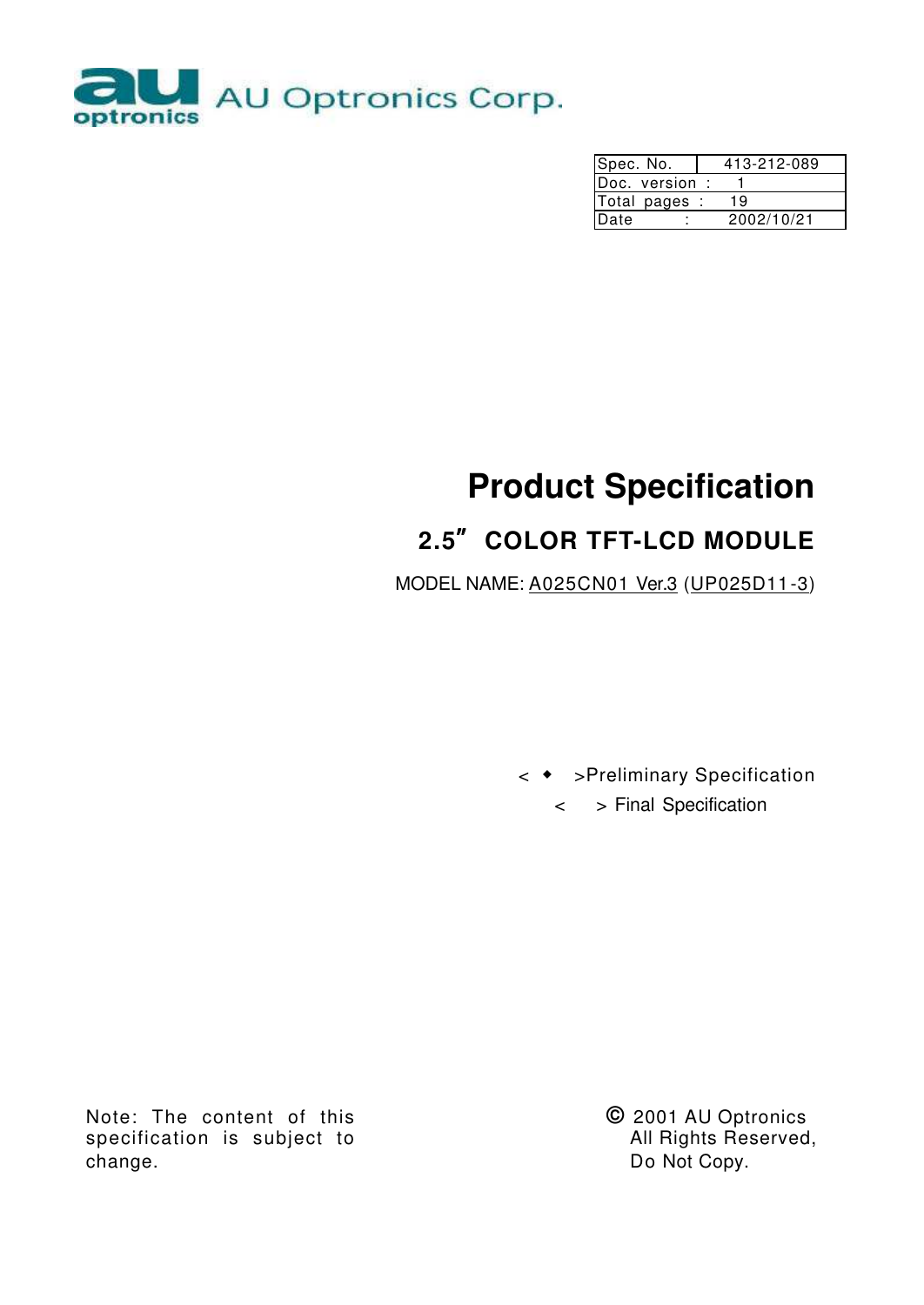## Record of Revision

| Version        | <b>Revise Date</b> | Page           | Content                                     |
|----------------|--------------------|----------------|---------------------------------------------|
| $\mathbf{1}$   | 28/May/2001        |                | First draft                                 |
| $\overline{c}$ | 21/Oct/2002        | $\overline{7}$ | Add min Vcom rising and falling time (2 us) |
|                |                    |                |                                             |
|                |                    |                |                                             |
|                |                    |                |                                             |
|                |                    |                |                                             |
|                |                    |                |                                             |
|                |                    |                |                                             |
|                |                    |                |                                             |
|                |                    |                |                                             |
|                |                    |                |                                             |
|                |                    |                |                                             |
|                |                    |                |                                             |
|                |                    |                |                                             |
|                |                    |                |                                             |
|                |                    |                |                                             |
|                |                    |                |                                             |
|                |                    |                |                                             |
|                |                    |                |                                             |
|                |                    |                |                                             |
|                |                    |                |                                             |
|                |                    |                |                                             |
|                |                    |                |                                             |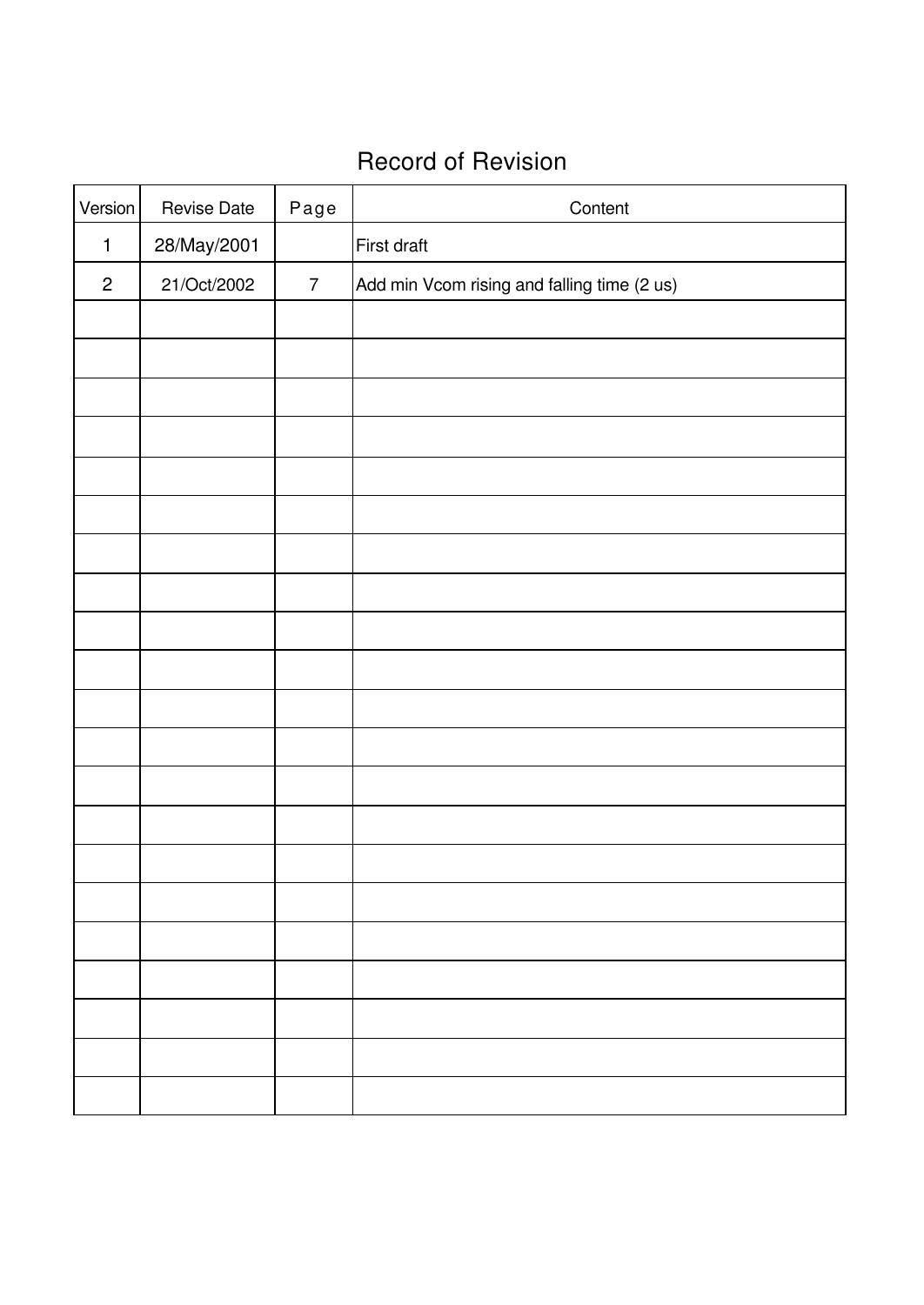|                  | Version |                           | $: 413-212-089$<br>1 |                |
|------------------|---------|---------------------------|----------------------|----------------|
|                  | Page    | $\mathbb{R}^{\mathbb{Z}}$ | 1/19                 |                |
| <b>Contents:</b> |         |                           |                      |                |
|                  |         |                           |                      |                |
|                  |         |                           |                      | P <sub>4</sub> |
|                  |         |                           |                      | P4             |
|                  |         |                           |                      | P <sub>4</sub> |
|                  |         |                           |                      | P <sub>5</sub> |
|                  |         |                           |                      | P <sub>5</sub> |
|                  |         |                           |                      |                |
|                  |         |                           |                      |                |
|                  |         |                           |                      |                |
|                  |         |                           |                      |                |
|                  |         |                           |                      |                |
|                  |         |                           |                      |                |
|                  |         |                           |                      | P7             |
|                  |         |                           |                      | P <sub>8</sub> |
|                  |         |                           |                      | <b>P10</b>     |
|                  |         |                           |                      |                |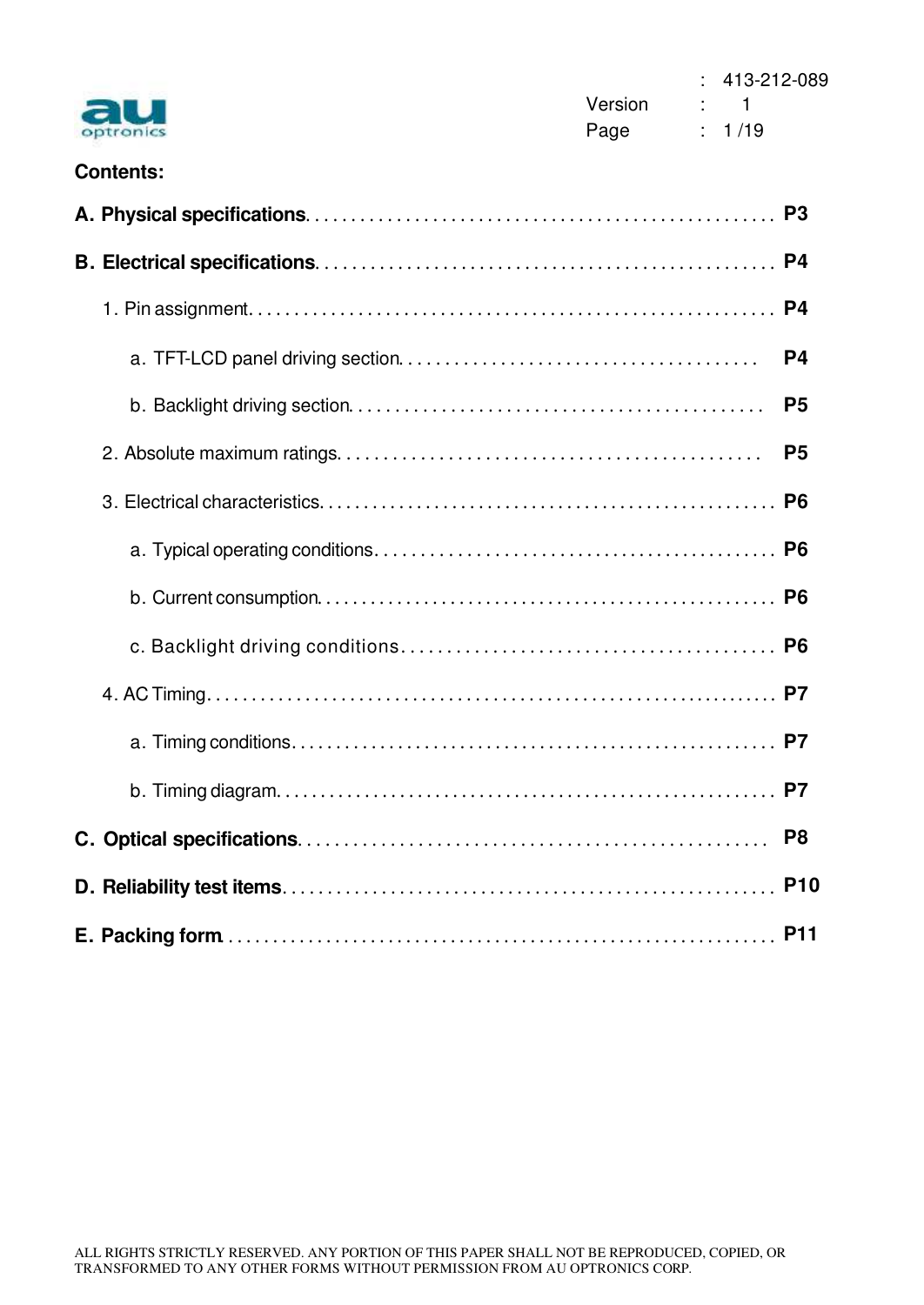| optronics        | Version | $\sim$ 1 | $: 413-212-089$ |
|------------------|---------|----------|-----------------|
|                  | Page    | : 2/19   |                 |
| <b>Appendix:</b> |         |          |                 |
|                  |         |          |                 |
|                  |         |          |                 |
|                  |         |          |                 |
|                  |         |          |                 |

Fig.5 Vertical shift clock timing **P17** Fig.6-(a) Vertical timing (From up to down) **P18**

Fig.6-(b) Vertical timing (From down to up) **P19**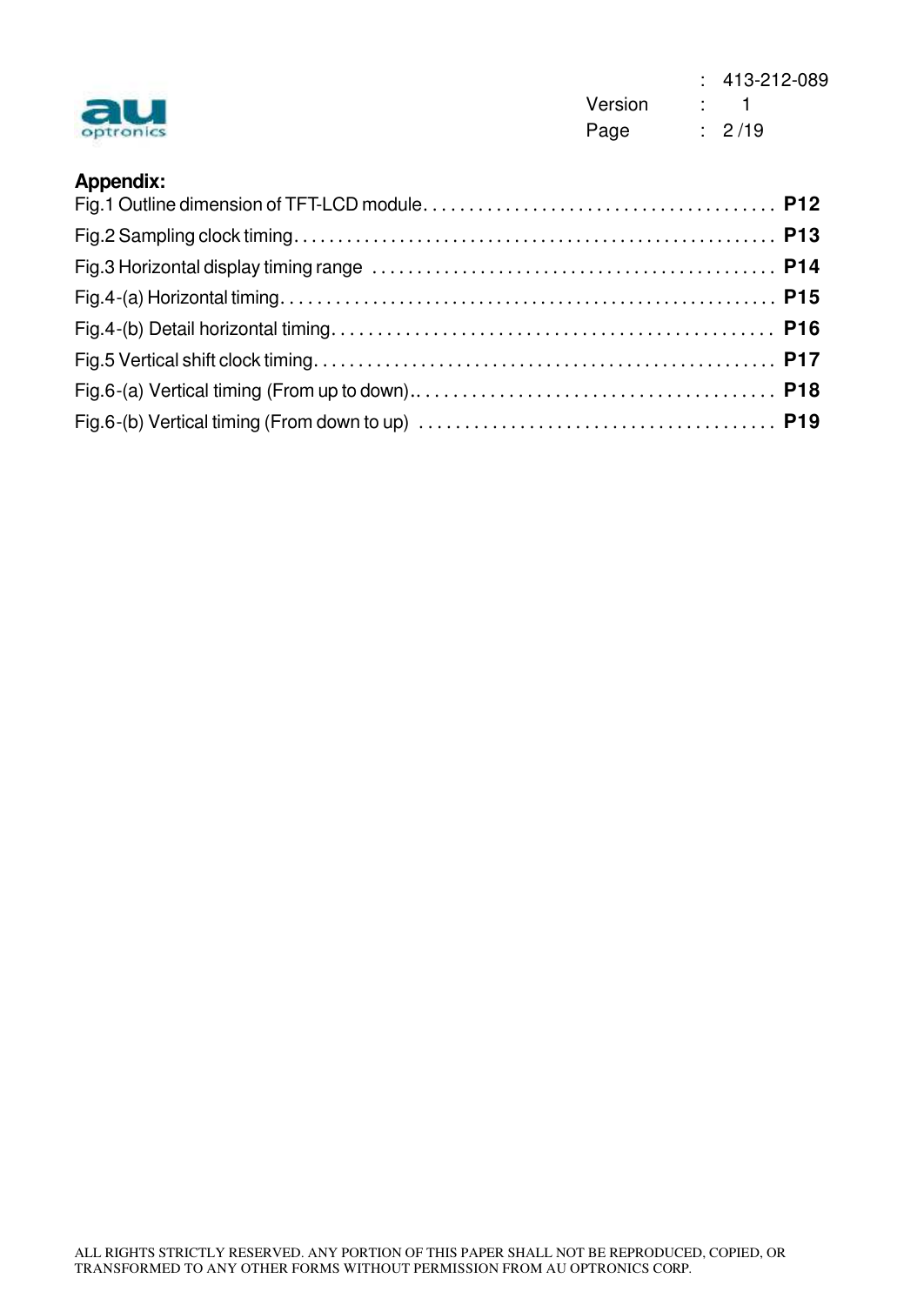

## **A. Physical specifications**

| NO.                  | <b>Item</b>             | <b>Specification</b>      | Remark |
|----------------------|-------------------------|---------------------------|--------|
|                      | Display resolution(dot) | 480(W)×234(H)             |        |
| $\mathbf{2}^{\circ}$ | Active area(mm)         | 49.2(W)×38.142(H)         |        |
| 3                    | Screen size(inch)       | 2.45(Diagonal)            |        |
| 4                    | Dot pitch(mm)           | $0.1025(W)\times0.163(H)$ |        |
| 5                    | Color configuration     | R. G. B. delta            |        |
| 6                    | Overall dimension(mm)   | 58.8(W)×49.9(H)×5.7(D)    | Note 1 |
|                      | Weight(g)               | 25±5                      |        |

Note 1: Refer to Fig. 1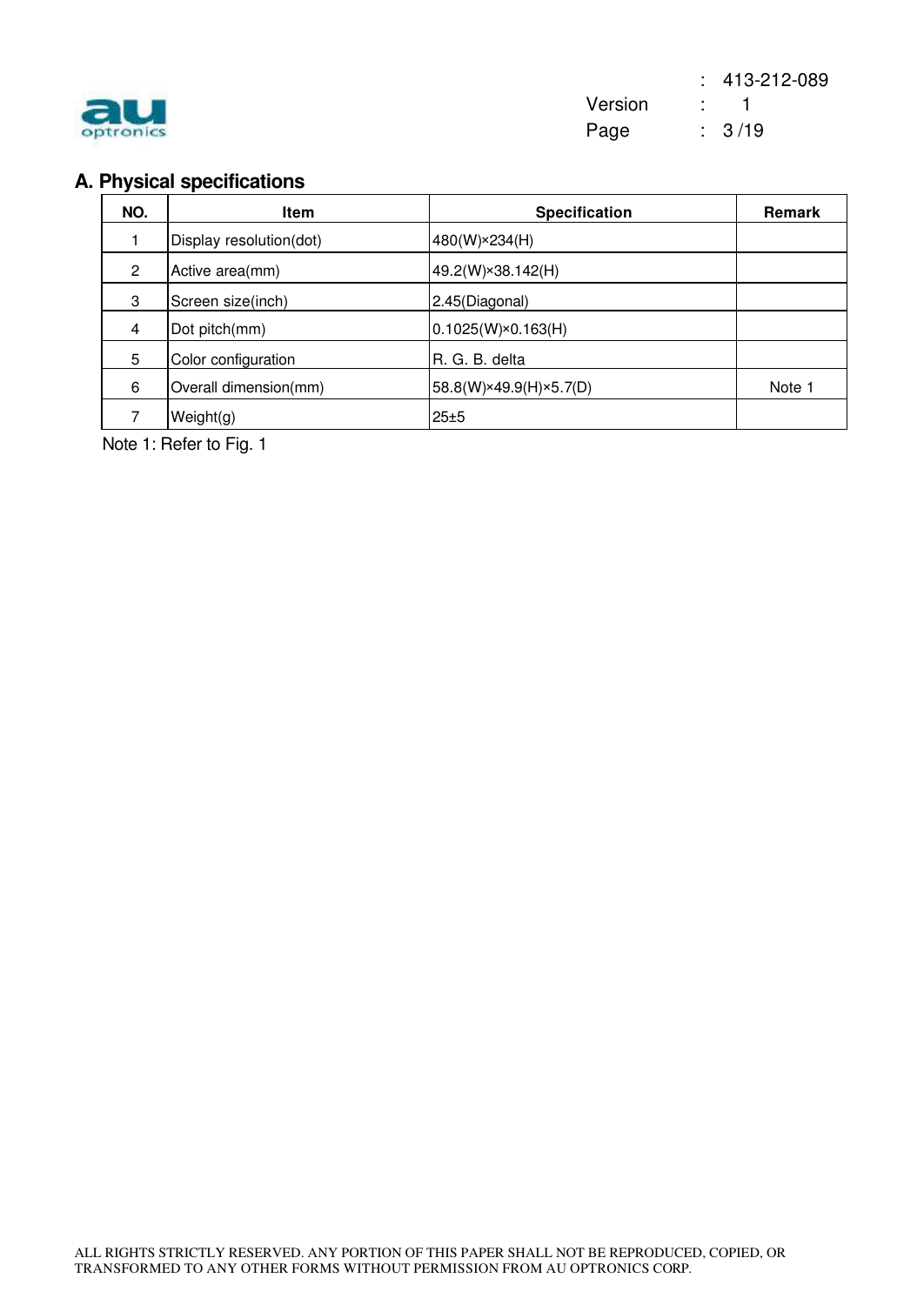

 : 413-212-089 Version : 1 experiences : 4/19

## **B. Electrical specifications**

#### 1.Pin assignment

a. TFT-LCD panel driving section

| Pin no                  | <b>Symbol</b>    | I/O                      | <b>Description</b>                                    | Remark   |
|-------------------------|------------------|--------------------------|-------------------------------------------------------|----------|
| 1                       | <b>STHL</b>      | I/O                      | Start pulse for horizontal scan line                  | Note 1   |
| $\overline{2}$          | <b>OEH</b>       |                          | Output enable input for data driver                   |          |
| 3                       | Q1H              |                          | Analog signal rotate input                            |          |
| $\overline{\mathbf{4}}$ | CPH1             |                          | Sampling and shifting clock pulse for data driver     |          |
| 5                       | CPH <sub>2</sub> |                          | Sampling and shifting clock pulse for data driver     |          |
| 6                       | CPH <sub>3</sub> |                          | Sampling and shifting clock pulse for data driver     |          |
| $\overline{7}$          | <b>GND</b>       | $\overline{\phantom{a}}$ | Ground                                                |          |
| 8                       | <b>VB</b>        | L                        | Alternated video signal input(Blue)                   |          |
| 9                       | VG               |                          | Alternated video signal input(Green)                  |          |
| 10                      | <b>VR</b>        | T                        | Alternated video signal input(Red)                    |          |
| 11                      | <b>NC</b>        |                          | This pin should be electrical opened during operation |          |
| 12                      | L/R              | $\mathsf{I}$             | Left/Right scan control input                         | Note 1,2 |
| 13                      | <b>STHR</b>      | I/O                      | Start pulse for horizontal scan line                  | Note 1   |
| 14                      | AV <sub>DD</sub> |                          | Supply voltage for analog circuit                     |          |
| 15                      | <b>VCOM</b>      | T                        | Common electrode driving signal                       |          |
| 16                      | $V_{GH}$         |                          | Positive power for scan driver                        |          |
| 17                      | $V_{CC}$         |                          | Logic power for scan & data driver                    |          |
| 18                      | <b>STVL</b>      | I/O                      | Vertical start pulse                                  | Note 1   |
| 19                      | <b>OEV</b>       |                          | Output enable input for scan driver                   |          |
| 20                      | <b>CKV</b>       | T                        | Shit clock input for scan driver                      |          |
| 21                      | U/D              |                          | UP/DOWN scan control input                            | Note 1,2 |
| 22                      | <b>STVR</b>      | I/O                      | Vertical start pulse                                  | Note 1   |
| 23                      | <b>NC</b>        |                          | This pin should be electrical opened during operation |          |
| 24                      | $V_{GL}$         | $\mathbf{I}$             | Negative power for scan driver                        |          |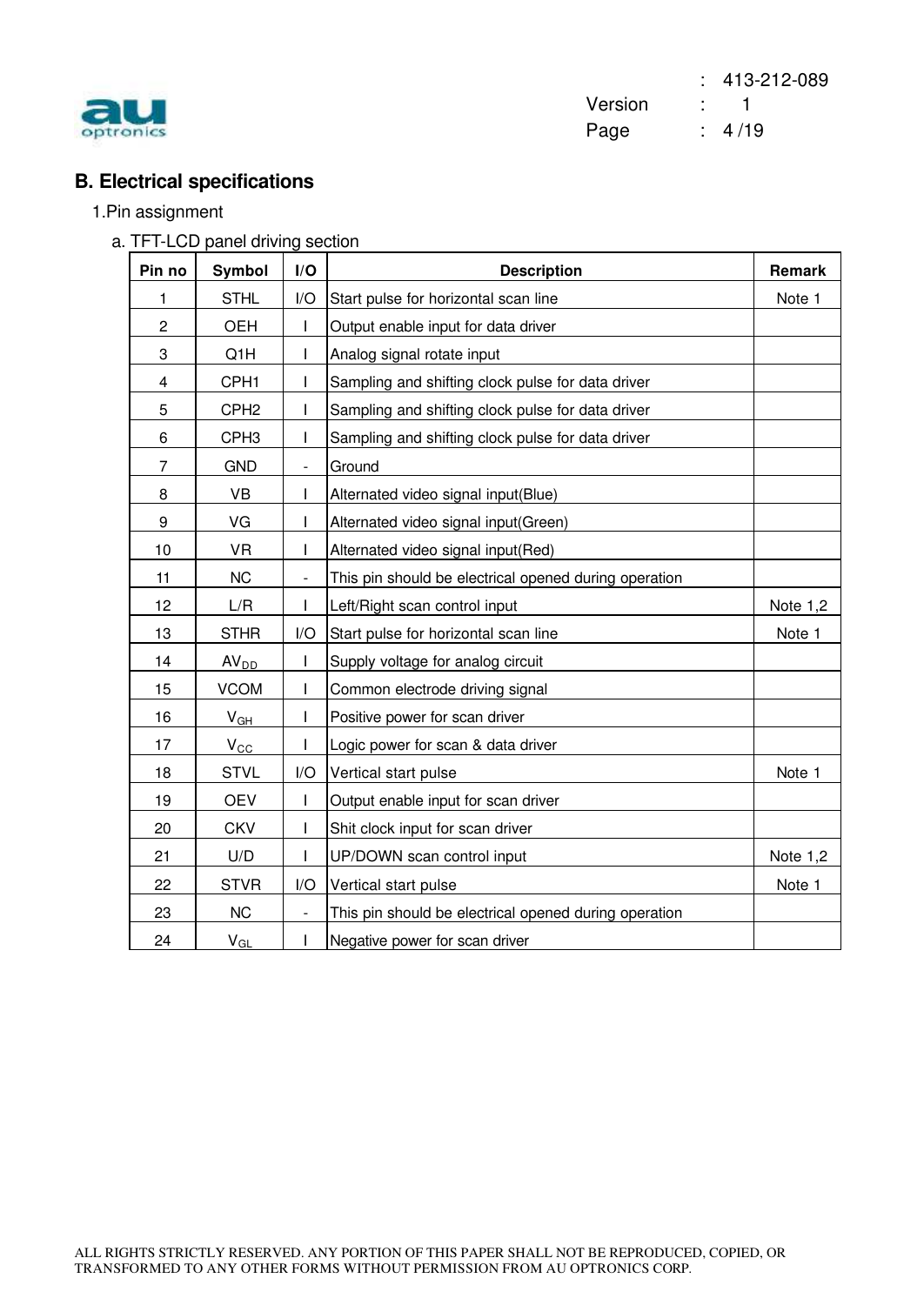

Note 1 : Selection of scanning mode

| Setting of scan<br>control input |              |             |             | <b>IN/OUT state</b><br>For start pulse | <b>Scanning direction</b> |                                             |  |
|----------------------------------|--------------|-------------|-------------|----------------------------------------|---------------------------|---------------------------------------------|--|
| U/D                              | L/R          | <b>STVR</b> | <b>STVL</b> | <b>STHR</b>                            | <b>STHL</b>               |                                             |  |
| <b>GND</b>                       | $V_{\rm CC}$ | OUT         | IN          | <b>OUT</b>                             | IN                        | From up to down, and<br>from left to right. |  |
| $V_{CC}$                         | <b>GND</b>   | IN          | OUT         | IN                                     | <b>OUT</b>                | From down to up, and<br>from right to left. |  |
| <b>GND</b>                       | <b>GND</b>   | <b>OUT</b>  | IN          | IN                                     | <b>OUT</b>                | From up to down, and<br>from right to left. |  |
| $V_{\rm CC}$                     | $\rm V_{CC}$ | IN          | OUT         | OUT                                    | IN                        | From down to up, and<br>from left to right. |  |

IN: Input; OUT: Output.

Note 2 : Definition of scanning direction.

Refer to figure as below:



b. Backlight driving section (Refer to Fig.1)

| <b>No</b> | Symbol |                          | <b>Description</b>                             | Remark |
|-----------|--------|--------------------------|------------------------------------------------|--------|
|           | HI     |                          | Power supply for backlight unit (High voltage) |        |
|           | GND    | $\overline{\phantom{0}}$ | Ground                                         |        |

2. Absolute maximum ratings

| <u>Item</u>              | Symbol              | <b>Condition</b> | <u>Min</u> | Max                 | <u>Unit</u> | <b>Remark</b>       |
|--------------------------|---------------------|------------------|------------|---------------------|-------------|---------------------|
|                          | $V_{\rm CC}$        | $GND=0$          | $-0.3$     | 7                   | v           |                     |
|                          | AV <sub>DD</sub>    | $AV_{SS}=0$      | $-0.3$     | 7                   | V           |                     |
| Power voltage            | $V_{GH}$            | $GND=0$          | $-0.3$     | 18                  | V           |                     |
|                          | $V_{GL}$            |                  | $-18$      | 0.3                 | V           |                     |
|                          | $V_{GH}$ - $V_{GL}$ |                  | ۳          | 36                  | V           |                     |
|                          | $V_i$               |                  | $-0.3$     | $AVDD+0.3$          | V           | Note 1              |
| Input signal<br>voltage  | V,                  |                  | $-0.3$     | $V_{\text{CC}}+0.3$ | V           | Note 2              |
|                          | <b>VCOM</b>         |                  | $-2.9$     | 5.2                 | V           |                     |
| Operating<br>temperature | Topa                |                  | 0          | 60                  | °C          | Ambient temperature |
| Storage<br>temperature   | Tstg                |                  | $-25$      | 80                  | °C          | Ambient temperature |

ALL RIGHTS STRICTLY RESERVED. ANY PORTION OF THIS PAPER SHALL NOT BE REPRODUCED, COPIED, OR TRANSFORMED TO ANY OTHER FORMS WITHOUT PERMISSION FROM AU OPTRONICS CORP.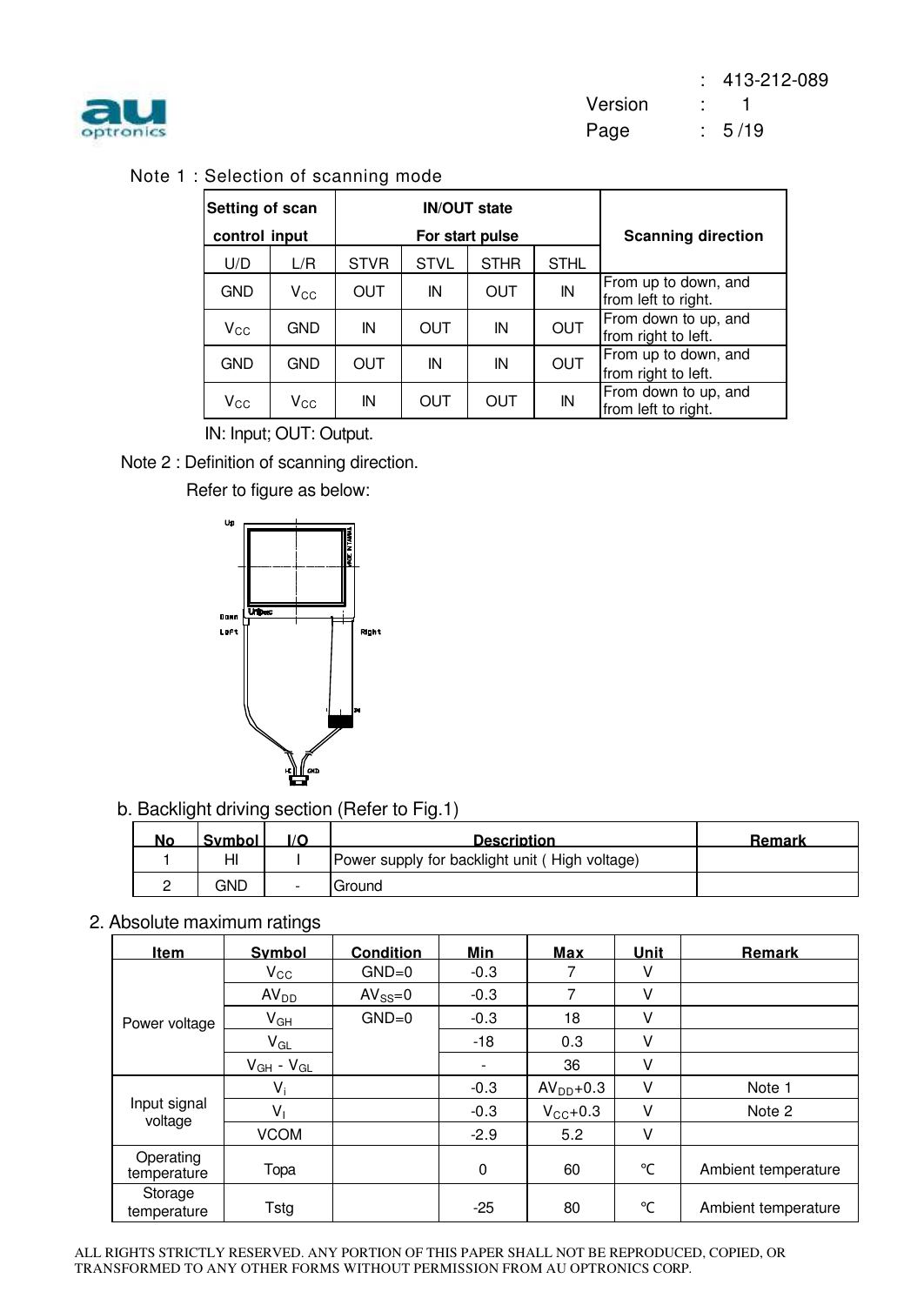

#### Note 1: VR, VG, VB

Note 2: STHL, STHR, Q1H,OEH,L/R,CPH1~CPH3, STVR, STVL,OEV,CKV,U/D.

#### 3. Electrical characteristics

a. Typical operating conditions (GND=AVss=0V)

| <b>Item</b>       |         | Symbol           | Min.                | Typ.                     | Max.                     | Unit   | <b>Remark</b>                      |
|-------------------|---------|------------------|---------------------|--------------------------|--------------------------|--------|------------------------------------|
|                   |         | $V_{\rm CC}$     | 3                   | 5                        | 5.2                      | V      |                                    |
|                   |         | AV <sub>DD</sub> | 4.8                 | 5                        | 5.2                      | V      |                                    |
|                   |         | $V_{GH}$         | 14.3                | 15                       | 15.7                     | V      |                                    |
| Power supply      |         | $V_{GLAC}$       | 3.5                 | 5                        | 7.5                      | Vp-p   | AC component of $V_{GL}$<br>Note 1 |
|                   |         | $V_{GL-H}$       | -10                 | $-9.5$                   | -9                       | $\vee$ | High level of $V_{GL}$             |
| Video signal      |         | $V_{iA}$         | $AV_{SS}+0.4$       | $\overline{\phantom{0}}$ | $AVDD-0.4$               | V      | Note 2                             |
| Amplitude         |         | V <sub>iAC</sub> |                     | 3                        |                          | V      | AC component                       |
| (VR, VG, VB)      |         | $V_{\text{IDC}}$ |                     | AV <sub>DD</sub> /2      | $\overline{\phantom{a}}$ | V      | DC component                       |
| <b>VCOM</b>       |         | V <sub>CAC</sub> | 3.5                 | 5                        | 7.5                      | Vp-p   | AC component, Note 3               |
|                   |         | $V_{CDC}$        |                     | 1.1                      | Ξ.                       | V      | DC component                       |
| Input             | H Level | V <sub>IH</sub>  | 0.8 V <sub>CC</sub> | $\overline{\phantom{a}}$ | $V_{\rm CC}$             | V      |                                    |
| Signal<br>voltage | L Level | $V_{IL}$         | $\Omega$            |                          | 0.2 V <sub>CC</sub>      | V      | Note 4                             |

Note 1: The same phase and amplitude with common electrode driving signal(VCOM). Note 2: Refer to Fig.4-(a)

Note 3: The brightness of LCD panel could be adjusted by the adjustment of the AC component of VCOM.

Note 4: STHL,STHR,Q1H,OEH,L/R,CPH1~CPH3,STVR,STVL,OEV,CKV,U/D. Note 5: Be sure to apply GND,  $V_{\text{CC}}$ ,  $V_{\text{GL}}$  to the LCD first, and then apply  $V_{\text{GH}}$ .

b. Current consumption (GND=AVss=0V)

| <b>Parameter</b> | Symbol      | <b>Condition</b> | Min                      | Typ    | Max    | Unit      | Remark |
|------------------|-------------|------------------|--------------------------|--------|--------|-----------|--------|
|                  | IGН         | $V_{GH} = 15V$   | $\overline{\phantom{a}}$ | 50     | 100    | μA        |        |
| Current          | <b>I</b> GL | $V_{GL-H}$ =-10V | $\overline{\phantom{a}}$ | $-0.3$ | $-0.6$ | <b>mA</b> |        |
| for<br>driver    | <b>I</b> CC | $V_{CC} = 5V$    | $\overline{\phantom{a}}$ | 1.5    | 4      | <b>mA</b> |        |
|                  | <b>I</b> DD | $AVDD=5V$        | $\overline{\phantom{a}}$ | 5      | 10     | <b>mA</b> |        |

#### c. Backlight driving conditions

| <b>Parameter</b>           | Symbol                  | Min.                     | Typ.                     | Max. | Unit        | Remark     |
|----------------------------|-------------------------|--------------------------|--------------------------|------|-------------|------------|
| Lamp voltage               | $V_L$                   | 210                      | 230                      | 250  | <b>Vrms</b> |            |
| Lamp current               |                         | 2.4                      | 2.7                      | 3.0  | mArms       |            |
| Frequency                  | $F_L$                   | 55                       | 60                       | 65   | <b>KHz</b>  | Note 3     |
| Lamp starting              |                         | $\overline{\phantom{0}}$ | $\overline{\phantom{a}}$ | 460  | <b>Vrms</b> | Note $1,4$ |
| Voltage                    | $\mathsf{V}_\mathsf{S}$ | $\overline{\phantom{0}}$ | $\overline{\phantom{a}}$ | 690  | Vrms        | Note $2,4$ |
| Note $1 \cdot T_2 = 25$ °C |                         |                          |                          |      |             |            |

Note 1:  $Ia = 25^{\circ}C$ Note 2:  $Ta = 0$ °C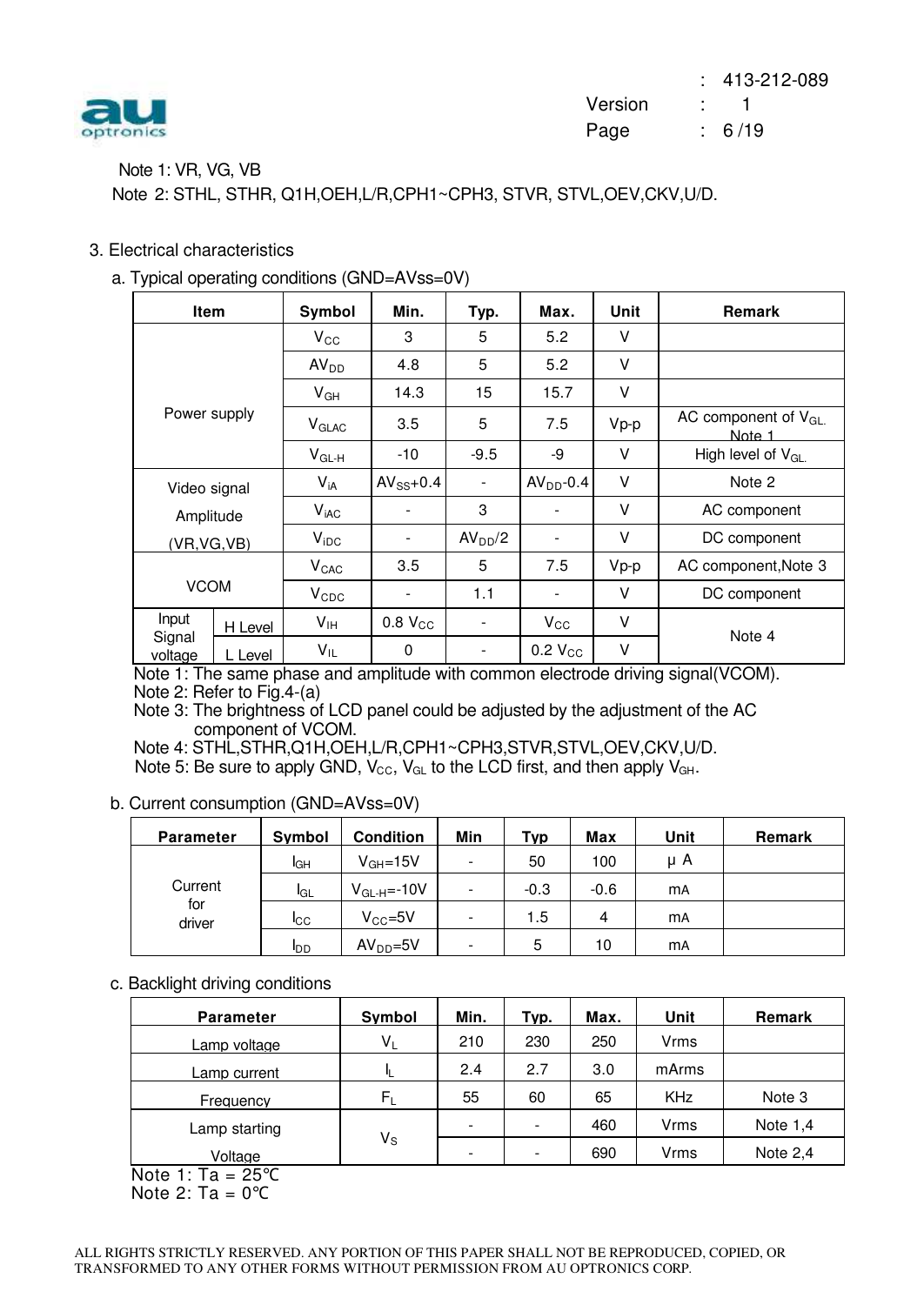

- Note 3: The lamp frequency should be selected as different as possible from display horizontal synchronous signal to avoid interference.
- Note 4: For starting the backlight unit, the output voltage of DC/AC's transformer should be larger than the maximum lamp starting voltage.

#### 4. AC Timing

a. Timing conditions

| <b>Parameter</b>                   | Symbol                              | Min.                     | Typ.                     | Max.                     | Unit.              | Remark     |
|------------------------------------|-------------------------------------|--------------------------|--------------------------|--------------------------|--------------------|------------|
| Rising time                        | $t_{r}$                             | $\blacksquare$           | $\blacksquare$           | 10                       | ns                 | Note 1     |
| Falling time                       | $t_{f}$                             |                          |                          | 10                       | ns                 | Note 1     |
| High and low level pulse width     | $t_{\text{CPH}}$                    | 299                      | 308                      | 319                      | ns                 | CPH1~CPH3  |
| CPH pulse duty                     | t <sub>CWH</sub>                    | 40                       | 50                       | 60                       | $\%$               | CPH1~CPH3  |
| CPH pulse delay                    | $t_{C12}$<br>$t_{C23}$<br>$t_{C31}$ | 70                       | $t_{\text{CPH}}/3$       | $t_{CPH}/2$              | ns                 | CPH1~CPH3  |
| STH setup time                     | $t_{\text{SUH}}$                    | 35                       | $\overline{a}$           |                          | ns                 | STHR, STHL |
| STH hold time                      | t <sub>HDH</sub>                    | 35                       | $\overline{a}$           |                          | ns                 | STHR, STHL |
| STH pulse width                    | $t_{\text{STH}}$                    |                          | 1                        |                          | $t_{\text{CPH}}$   | STHR, STHL |
| STH period                         | $t_{H}$                             | 61.5                     | 63.5                     | 65.5                     | $\mu$ s            | STHR, STHL |
| OEH pulse width                    | $t_{OEH}$                           |                          | 3                        |                          | $t_{\text{CPH}}$   | OEH        |
| Sample and hold disable time       | $t_{DIS1}$                          | $\overline{a}$           | 28                       |                          | $t_{\text{CPH}}$   |            |
| OEV pulse width                    | $t_{OEV}$                           | $\blacksquare$           | 12                       |                          | $t_{\text{CPH}}$   | <b>OEV</b> |
| CKV pulse width                    | t <sub>CKV</sub>                    | 16                       | 28                       | 40                       | $t_{\text{CPH}}$   | <b>CKV</b> |
| Clean enable time                  | t <sub>DIS2</sub>                   | $\Box$                   | 10                       | $\overline{\phantom{a}}$ | $t_{\text{CPH}}$   |            |
| Horizontal display start           | $t_{\text{SH}}$                     | $\overline{a}$           | $\mathbf 0$              |                          | $t_{\text{CPH}}/3$ |            |
| Horizontal display<br>timing range | $t_{DH}$                            | $\overline{\phantom{0}}$ | 480                      | $\overline{\phantom{a}}$ | $t_{\text{CPH}}/3$ |            |
| STV setup time                     | $t_{\text{SUV}}$                    | 400                      | $\overline{\phantom{a}}$ | $\overline{\phantom{a}}$ | ns                 | STVL, STVR |
| STV hold time                      | t <sub>HDV</sub>                    | 400                      | $\frac{1}{2}$            |                          | ns                 | STVL, STVR |
| STV pulse width                    | $t_{STV}$                           | ÷.                       | $\frac{1}{2}$            | 1                        | $t_H$              | STVL, STVR |
| Horizontal lines per field         | $t_V$                               | 256                      | 262                      | 268                      | $t_H$              | Note 2     |
| Vertical display start             | $t_{SV}$                            | $\frac{1}{2}$            | 3                        |                          | $t_H$              |            |
| Vertical display timing range      | $t_{\text{DV}}$                     | $\overline{\phantom{a}}$ | 234                      | $\overline{\phantom{a}}$ | $t_H$              |            |
| VCOM rising time                   | $t_{rCOM}$                          | $\overline{c}$           | $\blacksquare$           | 3                        | $\mu$ s            |            |
| VCOM falling time                  | $t_{f}$ <sub>COM</sub>              | $\overline{2}$           | $\blacksquare$           | 3                        | $\mu$ s            |            |
| VCOM delay time                    | t <sub>DCOM</sub>                   | $\overline{\phantom{0}}$ | $\overline{a}$           | 3                        | $\mu$ s            |            |
| RGB delay time                     | t <sub>DRGB</sub>                   | $\overline{a}$           | $\blacksquare$           | 1                        | $\mu$ s            |            |

Note 1: For all of the logic signals.

Note 2: Please don't use odd horizontal lines to drive LCD panel for both odd and even fields simultaneously.

b. Timing diagram

Please refer to the attached drawings, from Fig.2 to Fig.6.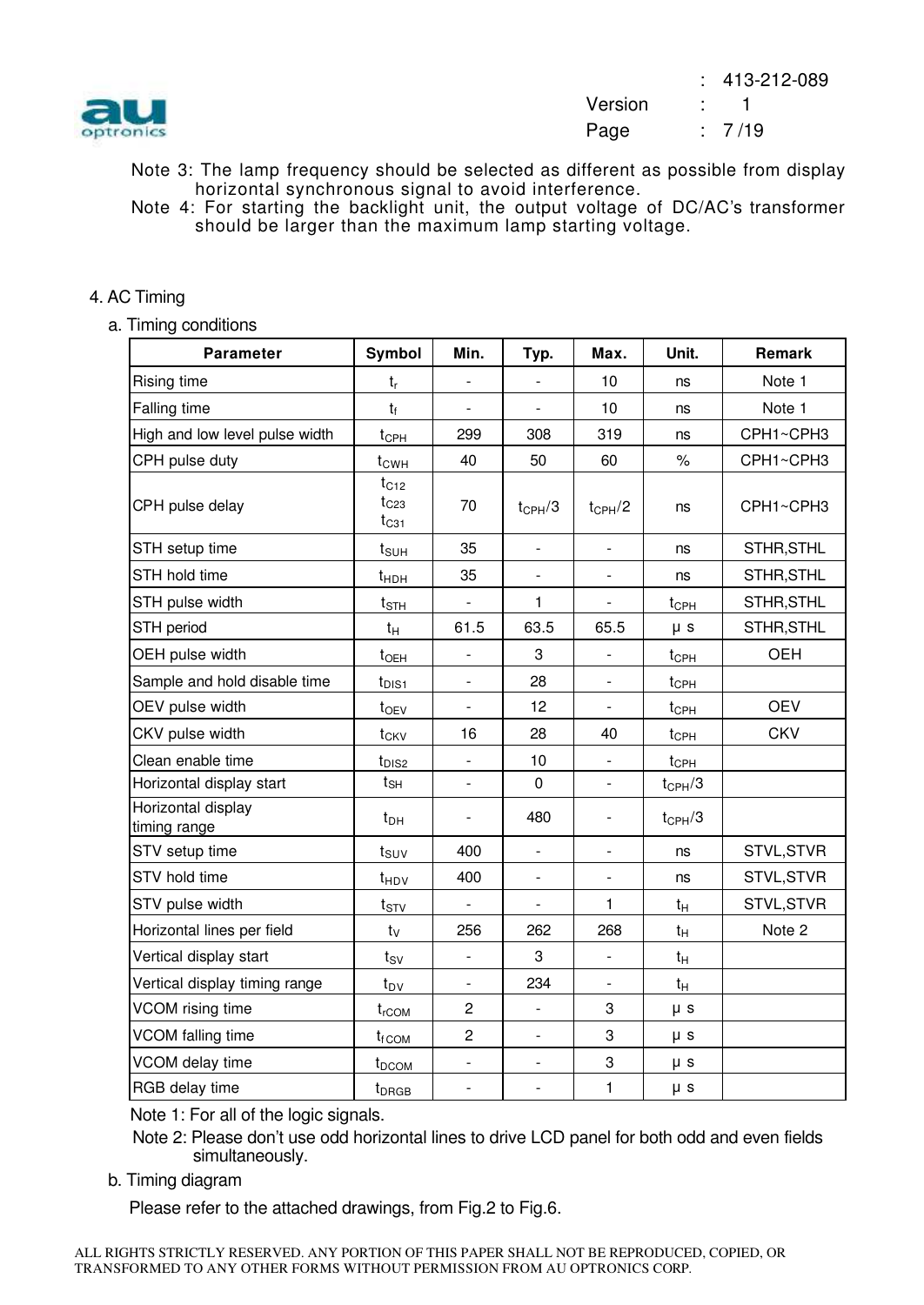

|  | C. Optical specification (Note 1, Note 2, Note 3) |  |  |  |  |
|--|---------------------------------------------------|--|--|--|--|
|--|---------------------------------------------------|--|--|--|--|

| Item               |        | Symbol    | <b>Condition</b>              | Min.                     | Typ.                     | Max.                     | Unit | Remark    |
|--------------------|--------|-----------|-------------------------------|--------------------------|--------------------------|--------------------------|------|-----------|
|                    | Rise   | Tr        | $\theta = 0^{\circ}$          |                          | 20                       | 30                       | ms   |           |
| Response time      | Fall   | <b>Tf</b> |                               | $\overline{\phantom{a}}$ | 30                       | 40                       | ms   | Note 4, 6 |
| Contrast ratio     |        | <b>CR</b> | At optimized<br>viewing angle | 100                      | 150                      |                          |      | Note 5, 6 |
|                    | Top    |           |                               | 10                       | ٠                        | ٠                        |      |           |
| Viewing angle      | Bottom |           | $CR \ge 10$                   | 30                       | $\overline{\phantom{a}}$ |                          | deg. | Note 6, 7 |
|                    | Left   |           |                               | 45                       | $\overline{\phantom{a}}$ | -                        |      |           |
|                    | Right  |           |                               | 45                       |                          |                          |      |           |
| <b>Brightness</b>  |        | $Y_L$     | $\theta = 0^\circ$            | 200                      | 250                      | $\overline{\phantom{a}}$ | nit  | Note 8    |
| White chromaticity |        | X.        | $\theta = 0^{\circ}$          | 0.25                     | 0.3                      | 0.35                     |      | Note 8    |
|                    |        | у         |                               | 0.3                      | 0.35                     | 0.4                      |      |           |

Note 1. Ambient temperature =  $25^{\circ}$ C. and lamp current  $I_L = 2.7$ mArms.

Note 2. To be measured in the dark room.

Note 3. To be measured at the center area of panel with a viewing cone of 1 by Topcon luminance meter BM-7, after 10 minutes operation.

Note 4. Definition of response time:

The output signals of photodetector are measured when the input signals are changed from "black" to "white"(falling time)and from "white" to "black"(rising time),respectively.

The response time is defined as the time interval between the 10% and 90% of amplitudes. Refer to figure as below.

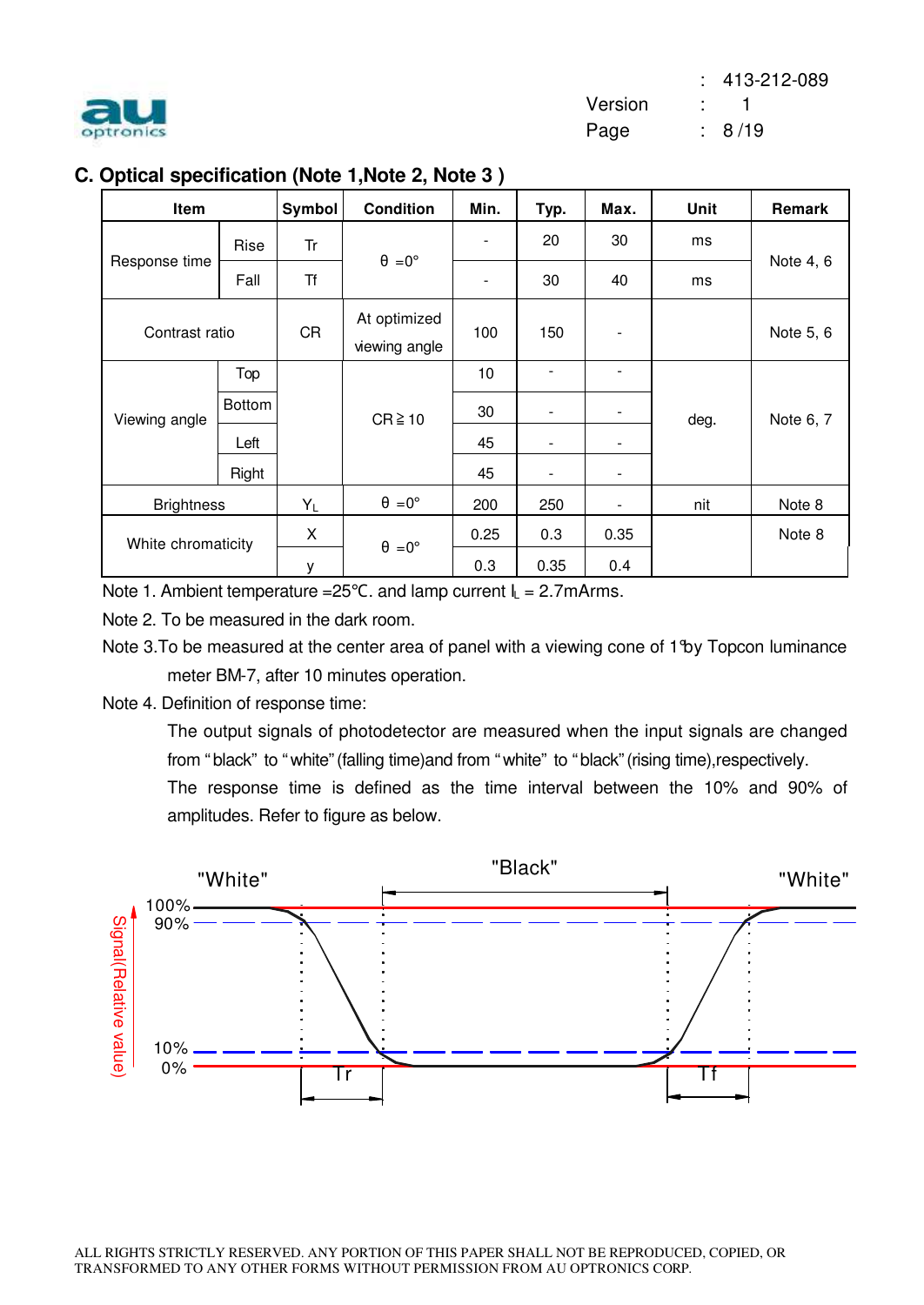

Note 5. Definition of contrast ratio:

Contrast ratio is calculated with the following formula.

Contrast ratio (CR)= Photodetector output when LCD is at " White" state Photodetector output when LCD is at " Black" state

Note 6. White  $Vi = V_{150}$  + 1.5V

Black  $Vi=V_{150} \pm 2.0V$ 

"<sup>+</sup>" means that the analog input signal swings in phase with COM signal.

 $\overline{f}^*$  means that the analog input signal swings out of phase with COM signal.

 $V_{150}$  : The analog input voltage when transmission is 50%

The 100% transmission is defined as the transmission of LCD panel when all the input terminals of module are electrically opened.

Note 7. Definition of viewing angle: Refer to figure as below.



Note 8. Measured at the center area of the panel when all the input terminals of LCD panel are electrically opened.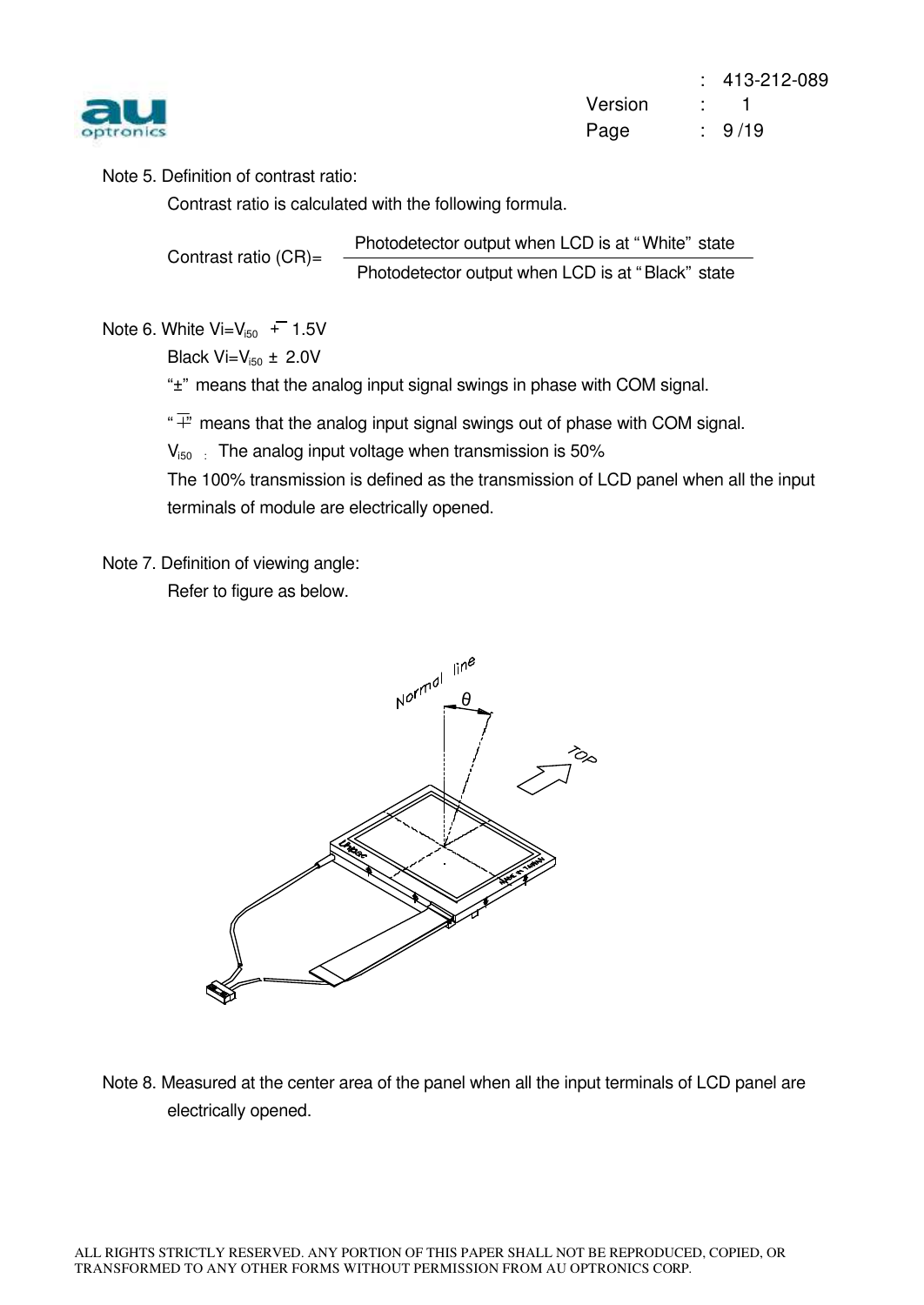| ptronk |
|--------|
|        |

 : 413-212-089 Version : 1 Page : 10/19

### **D. Reliability test items:**

| No.            | <b>Test items</b>                  | <b>Conditions</b>                                                                                                                                       | Remark                              |
|----------------|------------------------------------|---------------------------------------------------------------------------------------------------------------------------------------------------------|-------------------------------------|
| 1              | High temperature storage           | Ta= $80^{\circ}$ C<br>240H                                                                                                                              |                                     |
| $\overline{2}$ | Low temperature storage            | Ta= -25°C<br>240H                                                                                                                                       |                                     |
| 3              | High temperature operation         | Ta= $60^{\circ}$ C<br>240H                                                                                                                              |                                     |
| 4              | Low temperature operation          | $Ta = 0^{\circ}C$<br>240H                                                                                                                               |                                     |
| 5              | High temperature and high humidity | Ta= 60°C. 95% RH<br>240H                                                                                                                                | Operation                           |
| 6              | Heat shock                         | 25°C~80°C/50 cycle 2H/cycle                                                                                                                             | Non-operation                       |
| $\overline{7}$ | Electrostatic discharge            | $\pm 200V, 200pF(0\Omega)$ , once for each terminal                                                                                                     | Non-operation                       |
| 8              | Vibration                          | : $10 - 55$ Hz<br>Frequency range<br><b>Stoke</b><br>: 1.5mm<br>: 10~55Hz~10Hz<br>Sweep<br>2 hours for each direction of X, Y, Z<br>(6 hours for total) | JIS C7021,<br>$A-10$<br>condition A |
| 9              | Mechanical shock                   | 100G. 6ms, $\pm X, \pm Y, \pm Z$<br>3 times for each direction                                                                                          | JIS C7021,<br>$A-7$<br>condition C  |
| 10             | Vibration (with carton)            | Random vibration:<br>$0.015G^2$ /Hz from 5~200Hz<br>-6dB/Octave from 200~500Hz                                                                          | IEC 68-34                           |
| 11             | Drop (with carton)                 | Height: 80cm<br>1 corner, 3 edges, 6 surfaces                                                                                                           |                                     |

Note: Ta: Ambient temperature.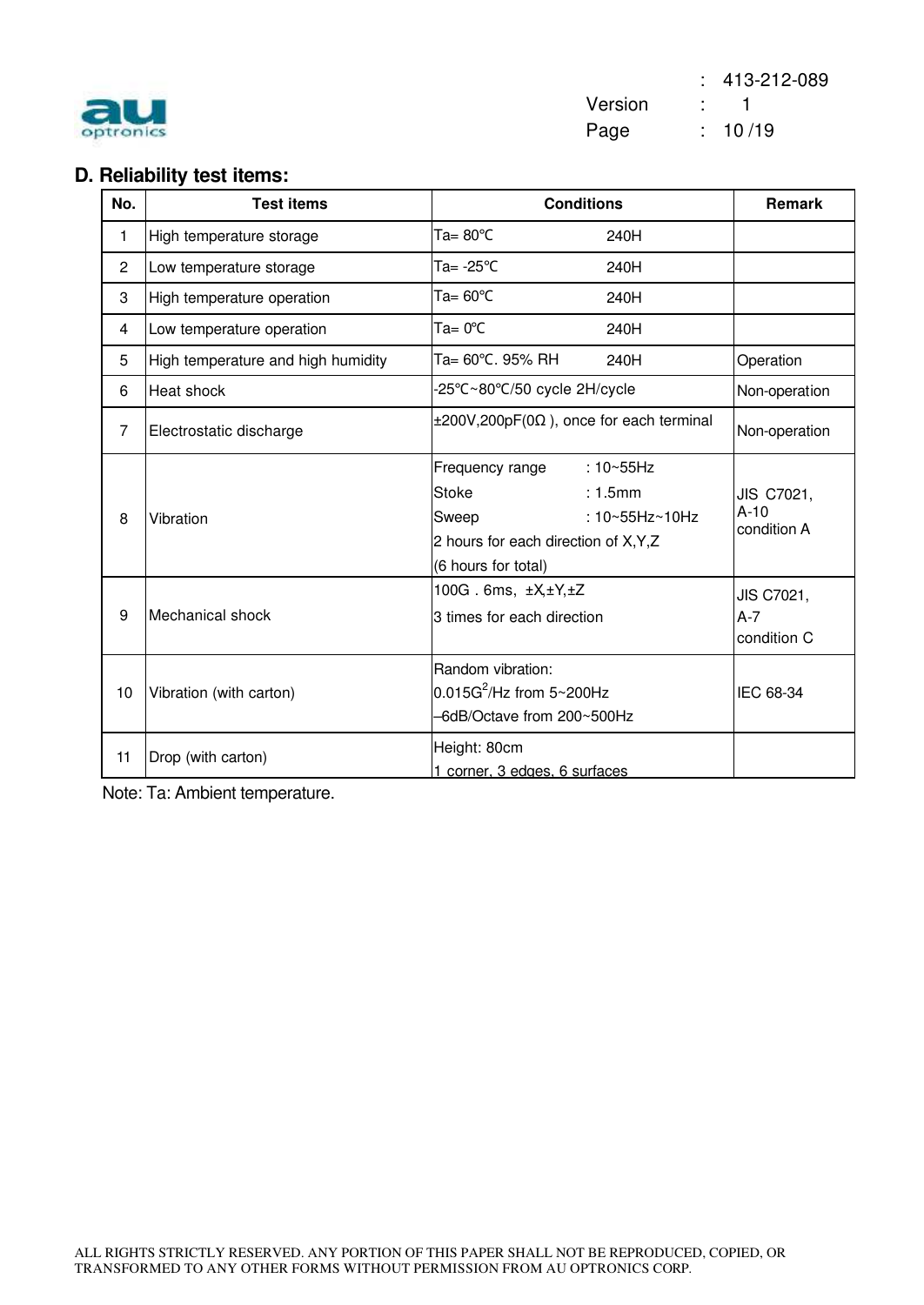

## **E.Packing form**

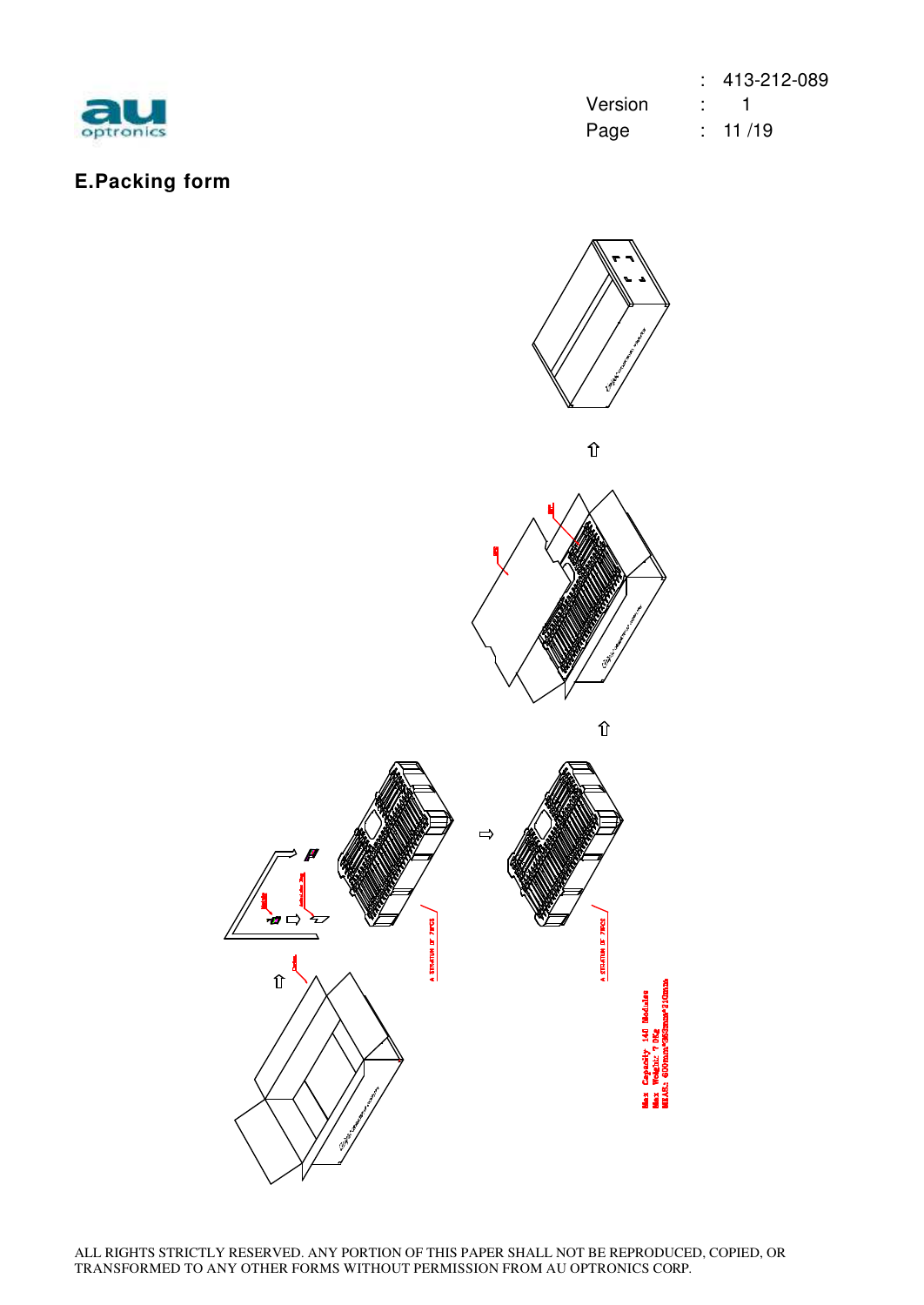



Fig.1 Outline dimension of TFT-LCD module **Fig.1 Outline dimension of TFT-LCD module**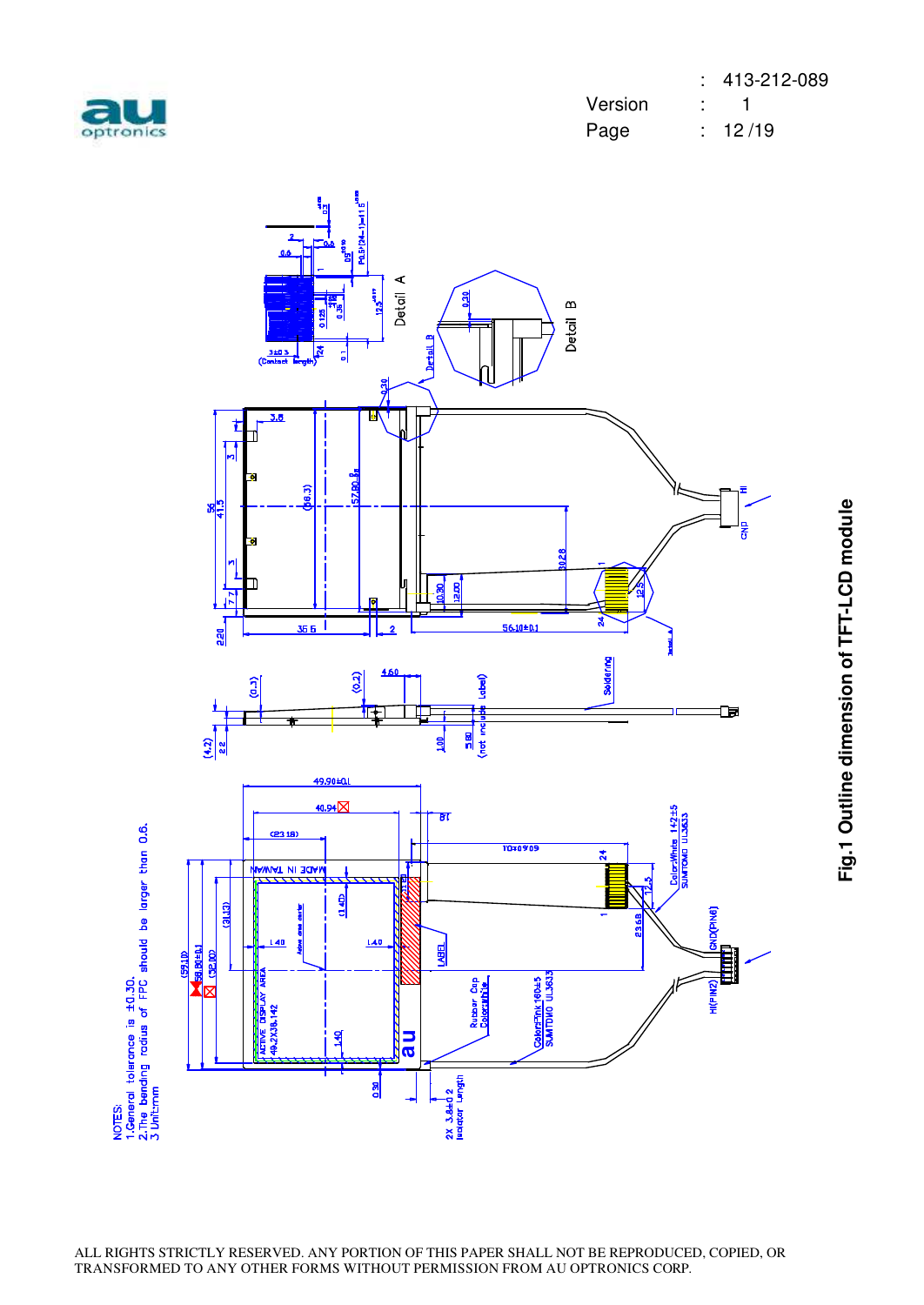| optronic |
|----------|
|          |

|           |         | $: 413-212-089$        |
|-----------|---------|------------------------|
| au        | Version | $\sim$ $\sim$ $\sim$ 1 |
| optronics | Page    | $\div$ 13/19           |



Fig.2 Sampling clock timing **Fig.2 Sampling clock timing**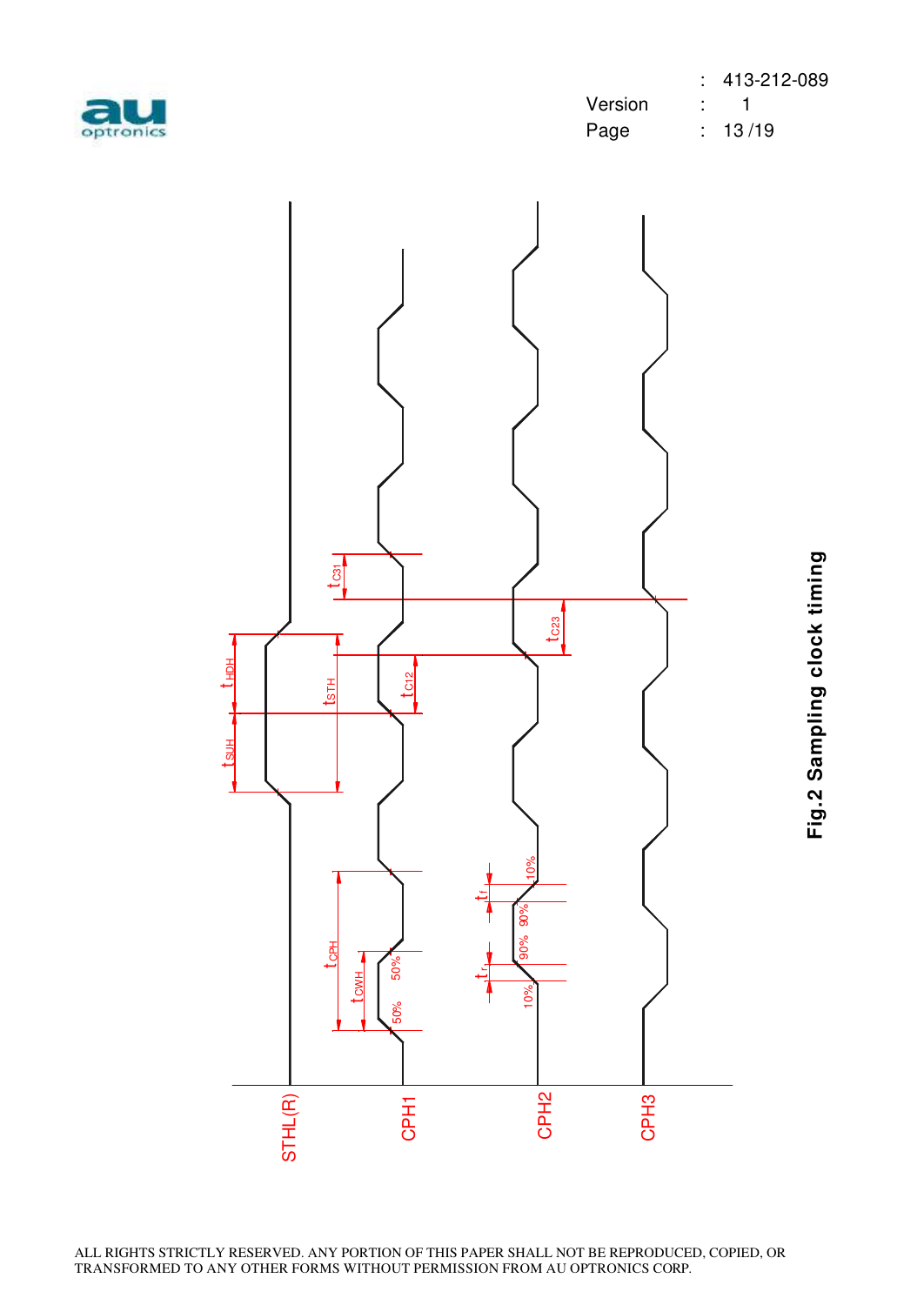

|           |             | $: 413-212-089$ |
|-----------|-------------|-----------------|
| au        | Version : 1 |                 |
| optronics | Page        | : 14/19         |



Fig.3 Horizontal display timing range **Fig.3 Horizontal display timing range**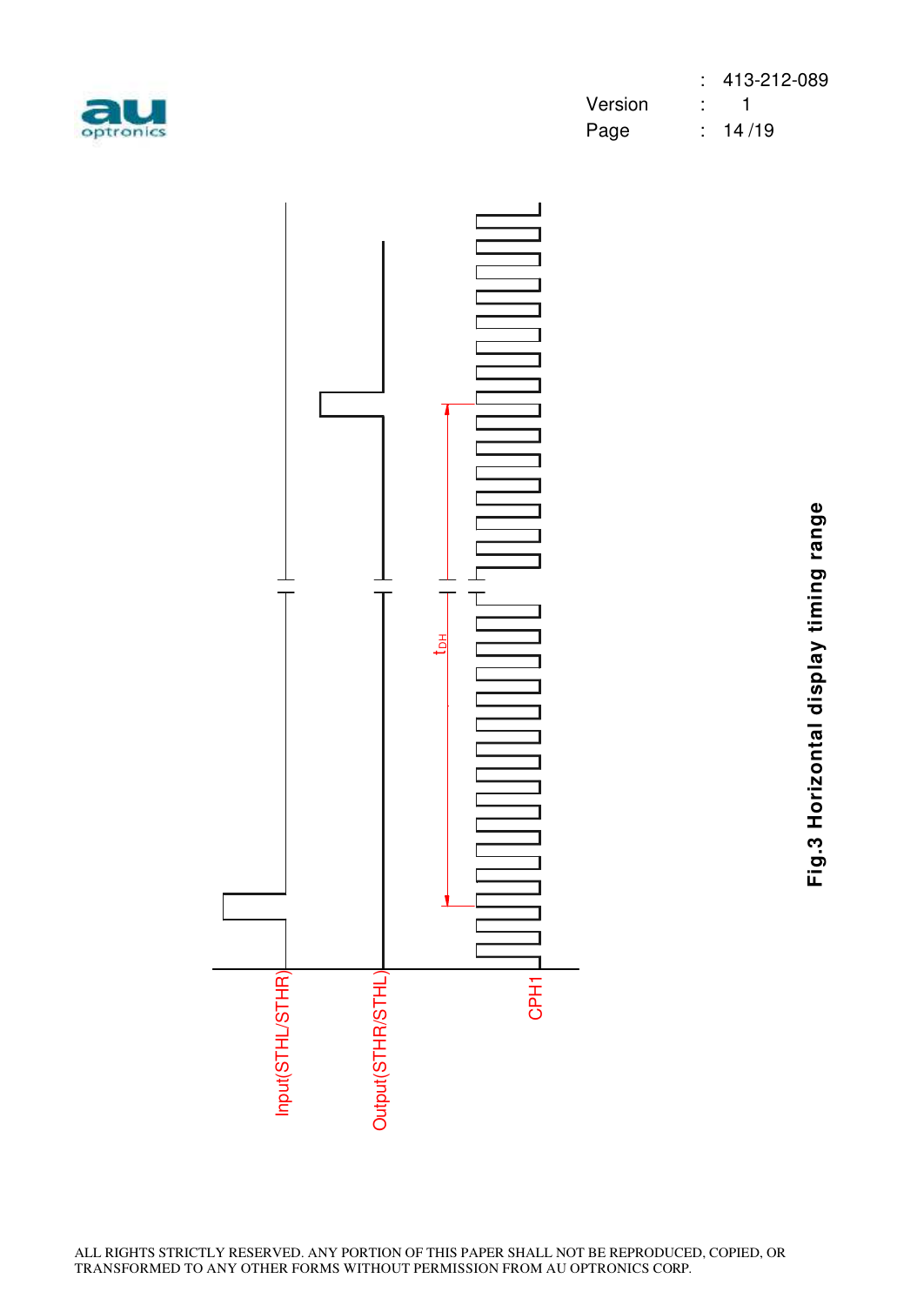



Fig.4(a) Horizontal timing **Fig.4(a) Horizontal timing**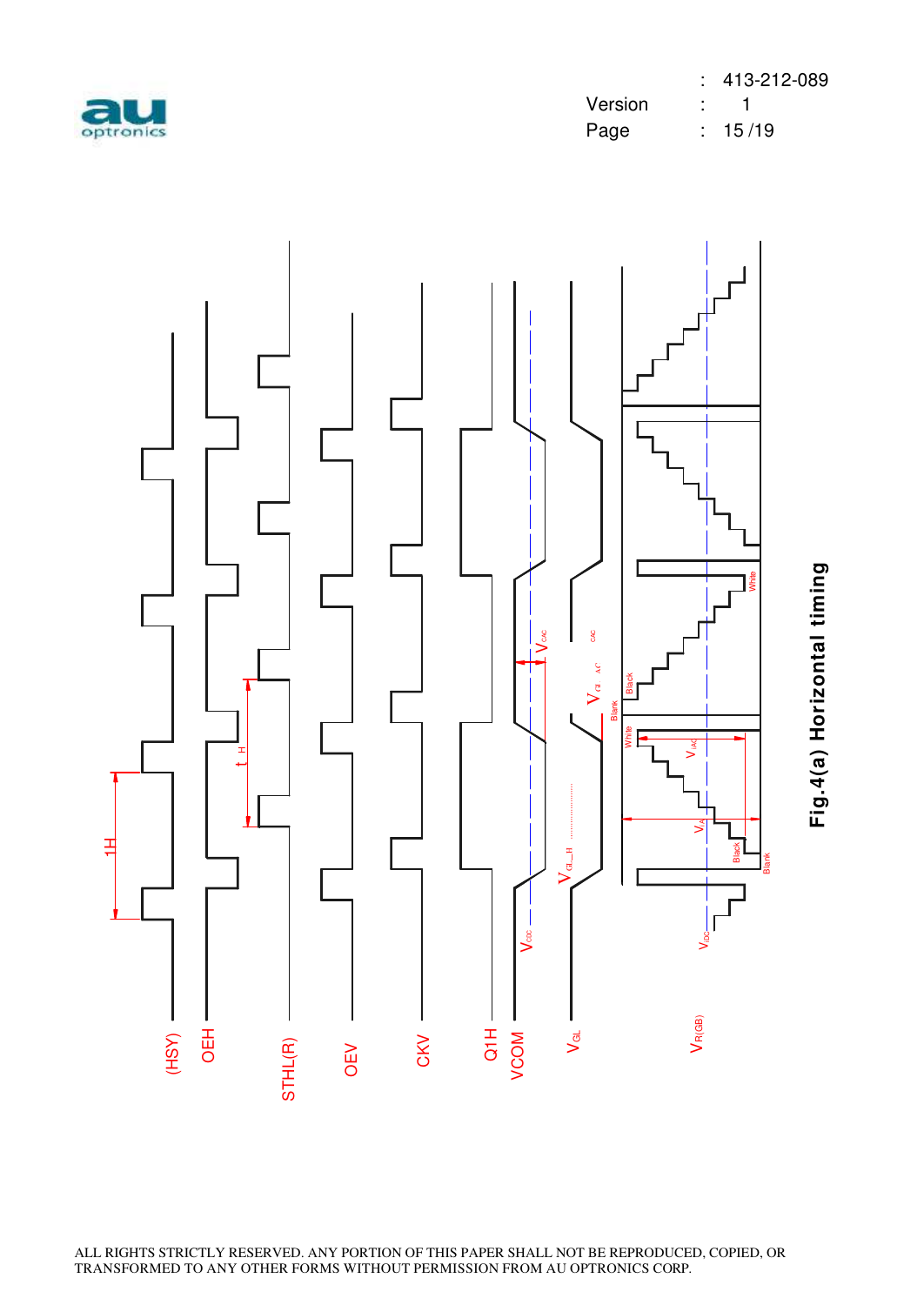

|           |         | $: 413-212-089$        |
|-----------|---------|------------------------|
| au        | Version | $\sim$ $\sim$ $\sim$ 1 |
| optronics | Page    | : 16/19                |



**Fig.4-(b) Detail horizontal timin** Fig.4-(b) Detail horizontal timing

ALL RIGHTS STRICTLY RESERVED. ANY PORTION OF THIS PAPER SHALL NOT BE REPRODUCED, COPIED, OR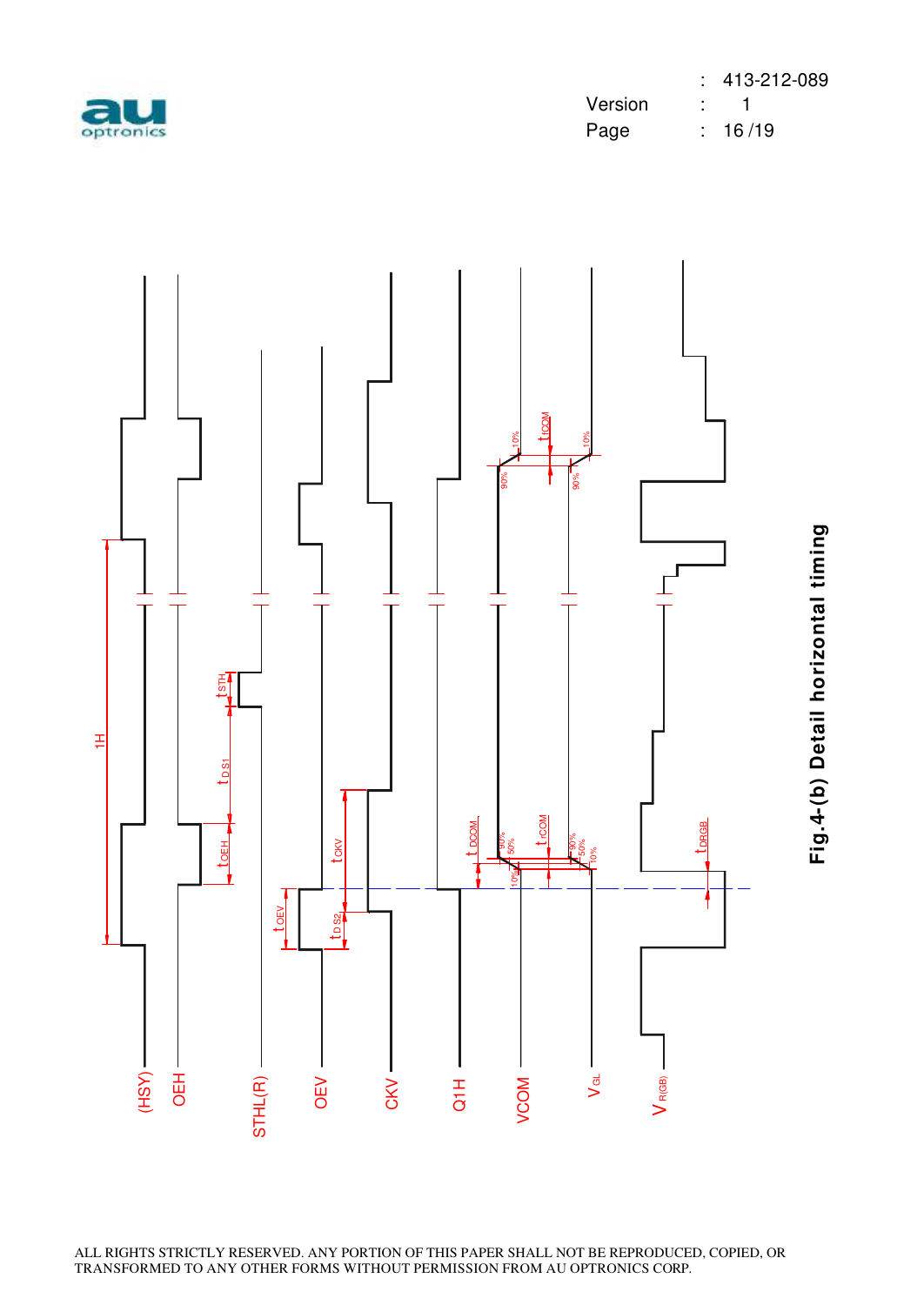| ptroni |  |
|--------|--|

|           |         | $: 413-212-089$ |
|-----------|---------|-----------------|
| au        | Version |                 |
| optronics | Page    | $\div$ 17/19    |



Fig.5 Vertical shift clock timing **Fig.5 Vertical shift clock timing**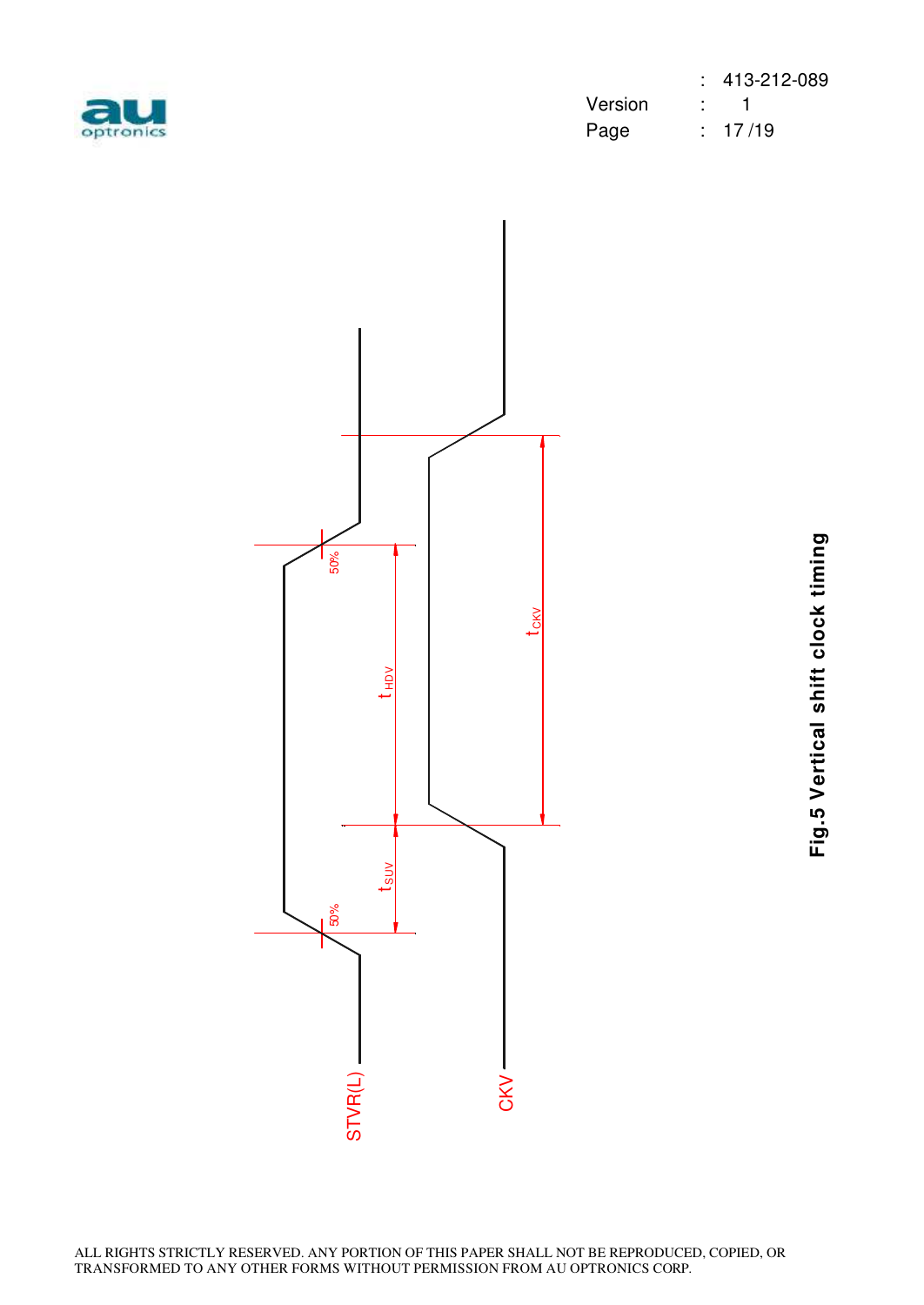



Fig.6-(a) Vertical timing (From up to down) **Fig.6-(a) Vertical timing (From up to down)**